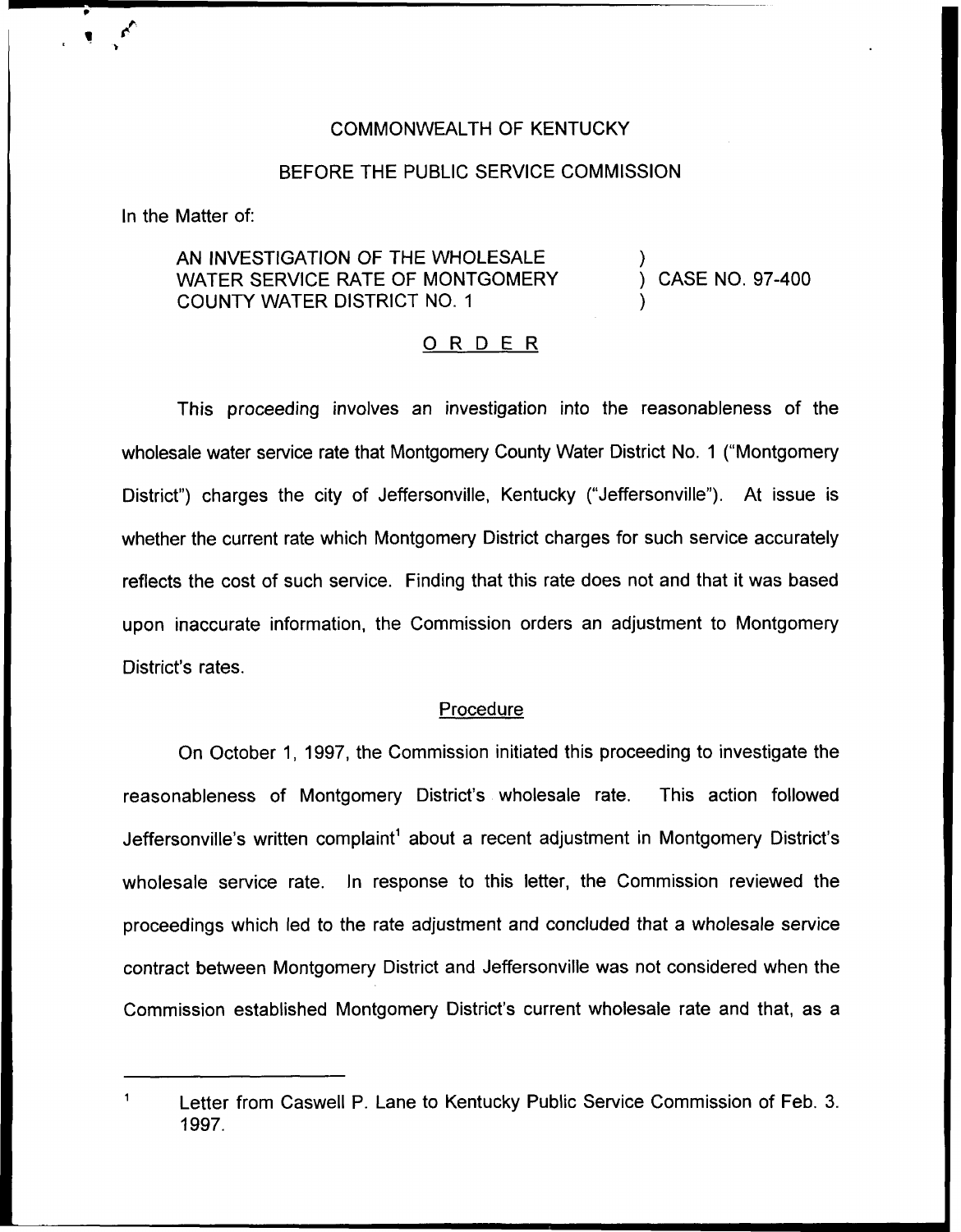result of this failure, the wholesale rate may not accurately reflect the costs of the water district's transactions with Jeffersonville.

In its Order of October 2, 1997, the Commission ordered Montgomery District to submit certain information regarding its wholesale transactions with Jeffersonville. Following receipt of this information, the Commission established a procedural schedule and directed Commission Staff to submit written testimony. The Commission ordered Montgomery District and Jeffersonville to submit, no later than February 17, 1998, their objections to Commission Staffs position. It further ordered that, if neither party filed written objections to the Commission Staffs position, the procedural schedule would be vacated and the case would stand submitted for decision.

On February 6, 1998, Commission Staff filed written testimony in this matter. Neither party has filed objections to the Commission Staff position nor has it filed any other response to the Commission Staff testimony. Accordingly, the matter stands submitted for decision.

#### **Discussion**

Montgomery District, a water district organized pursuant to KRS Chapter 74, is a public utility subject to Commission jurisdiction. KRS 278.015. It owns and operates a water distribution system in Montgomery County, Kentucky which provides retail water service to 569 customers and wholesale water service to Jeffersonville. Montgomery District has no water production facilities and purchases its total water requirements from the City of Mount Sterling ("Mount Sterling").

ln 1992 Montgomery District and Jeffersonville entered into a "Water Purchase Agreement" which provided for a "flow-through water arrangement." Under the terms of

-2-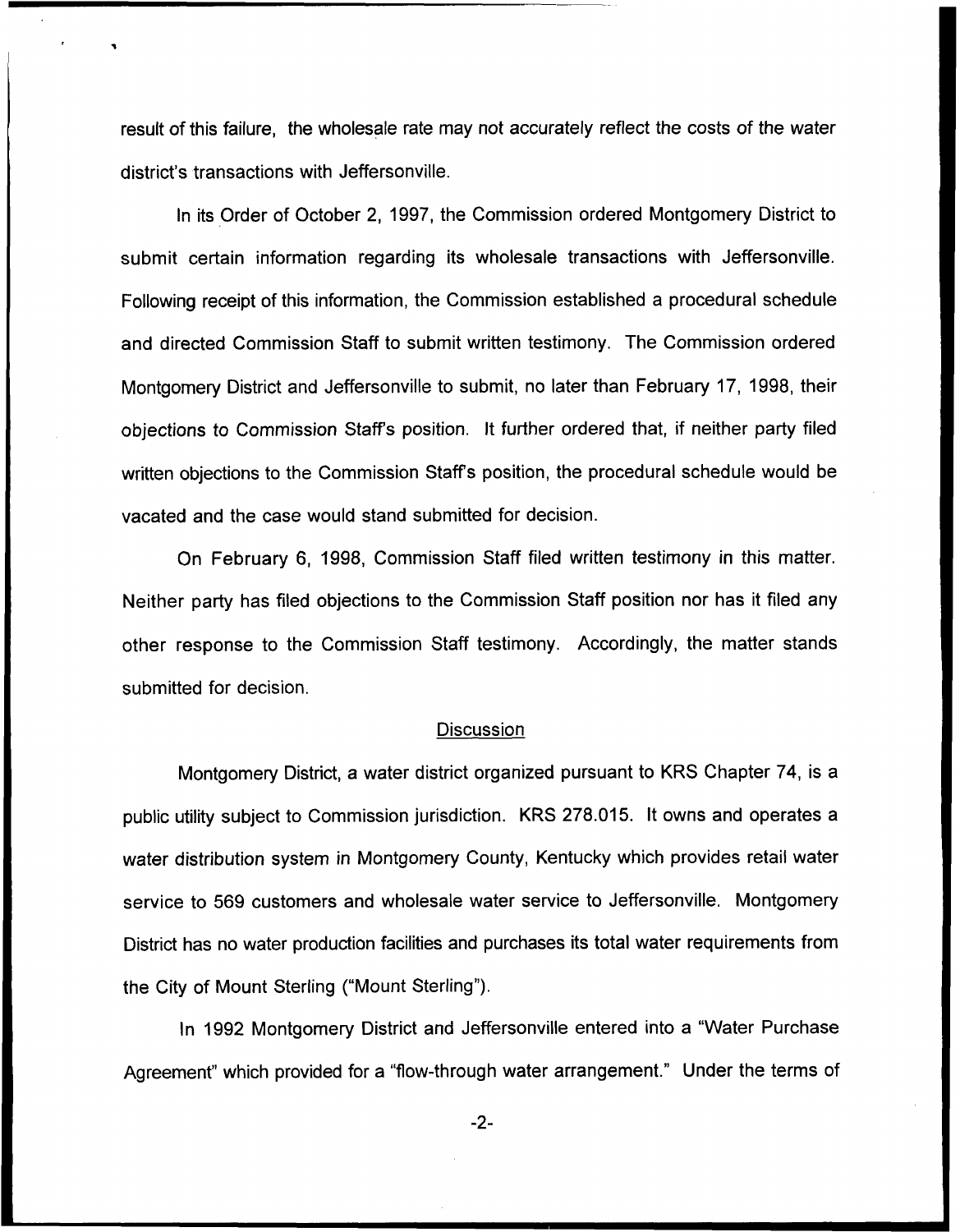this agreement, Jeffersonville agreed to pay all costs associated with upgrading an existing four-inch water line to an eight-inch water line. Jeffersonville further agreed to install a master meter and to pay the cost of meter testing on a dual metering station that has the ability to meter water from Jeffersonville to Montgomery District in emergency situations. The Agreement further provides that Montgomery District may charge Jeffersonville at the current Mount Sterling water rate plus a 5 cent per 1,000 gallon surcharge. The Agreement also requires Jeffersonville to pay one half of the costs associated with maintenance and repairs of the transmission line and in line pressure reducing valves. Finally, it requires the parties to review the surcharge every five years and "adjust upward as required based on demonstrative costs."

On April 2, 1996, Montgomery District applied for a rate adjustment to its retail service rates.<sup>2</sup> It did not propose any adjustment to its \$1.60 per 1,000 gallons wholesale rate to Jeffersonville. Commission Staff reviewed the proposed rate adjustment and, in its Staff Report on the application, recommended that changes be made to Montgomery District's wholesale rate. More specifically, Commission Staff recommended that the existing rate of \$1.60 per 1,000 gallons of water be increased to \$1.88 per 1,000 gallons, or approximately 18 percent.<sup>3</sup> Commission Staff made this recommendation after a search of Commission records failed to reveal any contract

 $\overline{2}$ Case No. 96-118, Application of the Montgomery County Water District No. <sup>1</sup> for an Adjustment of Rates Pursuant to the Alternative Rate Filing Procedure for Small Utilities (filed Apr. 2, 1996).

 $\overline{\mathbf{3}}$ Staff Report on Case No. 96-118, June 20, 1996, at 6-7.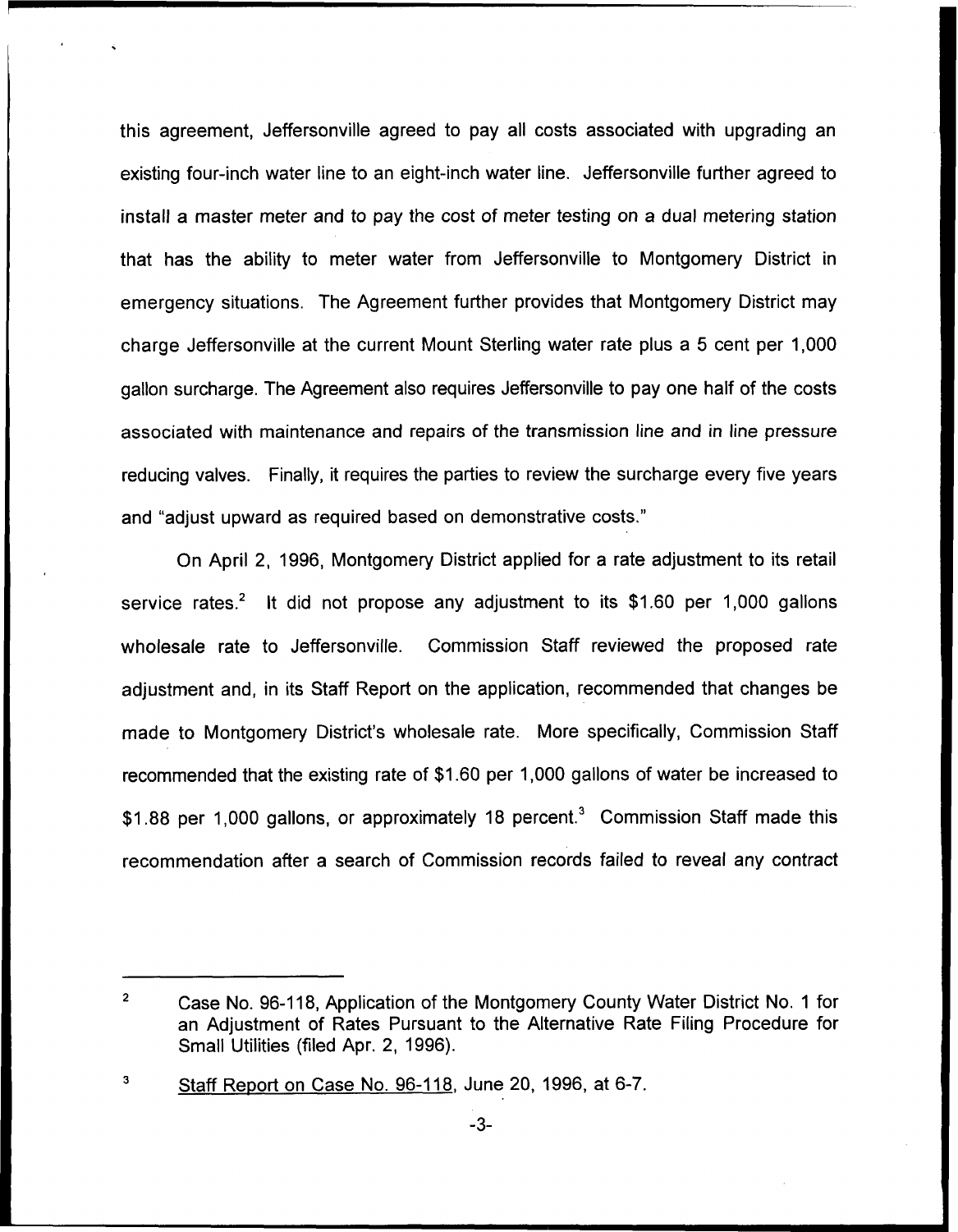between Montgomery District and Jeffersonville.<sup>4</sup> The lack of such contract or any other information to suggest a special relationship between the parties led Commission Staff to mistakenly conclude that Montgomery District was failing to allocate properly a portion of its increased costs to Jeffersonville. When no objections were made to Commission Staff's recommendations, the Commission on July 10, 1996 adopted the recommended rates. $5$ 

The existence of the Water Purchase Agreement undermines the premise upon which Montgomery District's current rates are based, namely that service to Jeffersonville creates the same costs as service to the water district's retail customers. In light of Jeffersonville's assumption of all costs associated with upgrading the eight-inch water line and one half the costs of maintaining and repairing that line, this premise is clearly false. The Commission finds that Jeffersonville should not have been required to bear

KRS 278.160(1).

 $\overline{A}$ 

5

807 KAR 5:011, Section 13.

Under rules prescribed by the commission, each utility shall file with the commission, within such time and in such form as the commission designates, schedules showing all rates and conditions for service established by it and collected or enforced. The utility shall keep copies of its schedules open to public inspection under such rules as the commission prescribes.

<sup>.</sup> Special Contracts. Every utility shall file true copies of all special contracts entered into governing utility service which set out rates, charges or conditions of service not included in its general tariff. The provisions of this administrative regulation applicable to tariffs containing rates, rules and administrative regulations, and general agreements, shall also apply to the rates and schedules set out in said special contracts, so far as practicable.

Order of July 10, 1996 at 2.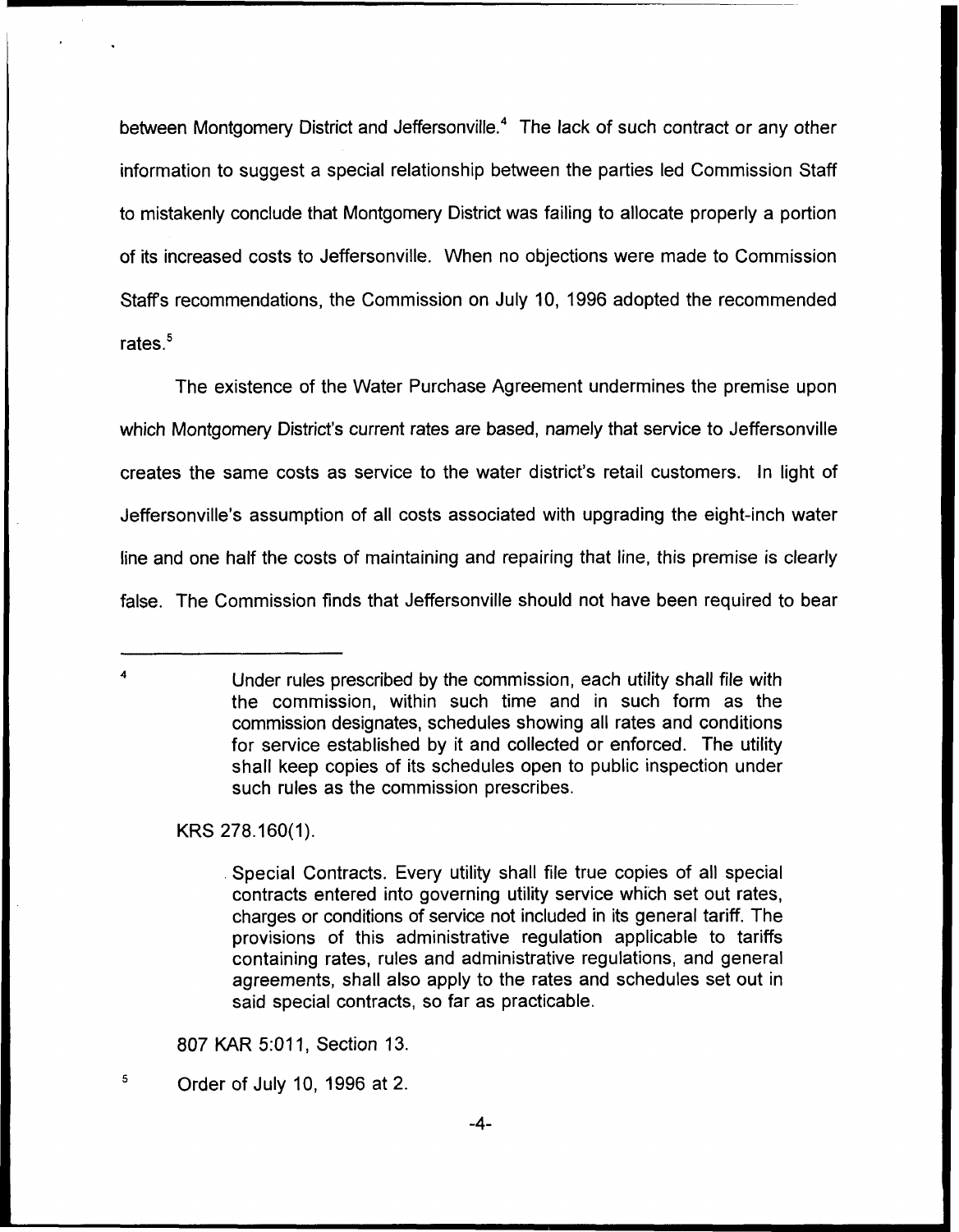a portion of Montgomery District's increased costs. The Commission further finds that the Water Purchase Agreement rate would permit Montgomery District to recover its full cost of serving Jeffersonville and should be the rate which Montgomery District charges Jeffersonville for wholesale water service.

To decrease Montgomery District's wholesale rate requires a corresponding adjustment to Montgomery District's remaining rates. In calendar year 1994, the historic test period used in Case No. 96-118 to establish Montgomery District's current rates, Jeffersonville purchased 32,793,000 gallons. At a rate of \$1.60 per 1,000 gallons, Jeffersonville would pay Montgomery District \$52,469. Based on a rate of \$1.88 per 1,000 gallons, Jeffersonville would be assessed \$61,651. If the wholesale rate is decreased, Montgomery District would experience a revenue decrease of \$9,183. Based on 1994 sales and using the revenue requirement found reasonable in Case No. 96-118, Montgomery District must increase its retail rates by approximately 5 percent to offset the reduction of its wholesale rate to \$1.60.

#### **Summary**

Having considered the evidence of record and being otherwise sufficiently advised, the Commission finds that:

1. Montgomery District's current wholesale service rate to Jeffersonville is based upon erroneous assumptions, fails to reflect Montgomery District's cost to provide water service to Jeffersonville, and is unreasonable.

2. Based upon Mount Sterling's current rate, Montgomery District's wholesale water service rate should be \$1.60 per 1,000 gallons.

 $-5-$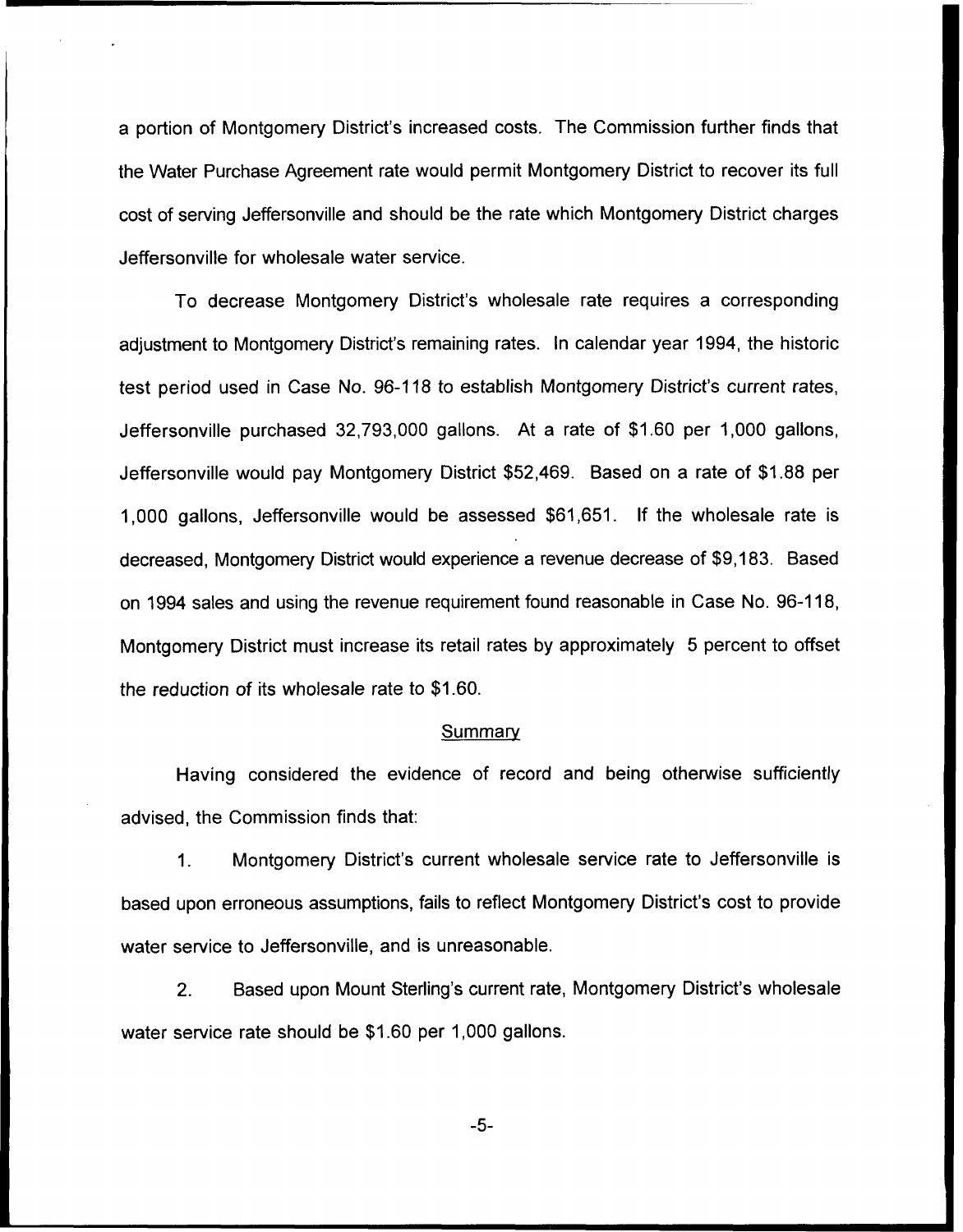3. To produce the revenue requirement found reasonable in Case No. 96-118, Montgomery District's retail rates must be increased by approximately 5 percent to offset the revenue reductions caused by a reduction in its wholesale water service rate.

4. The rates set forth in Appendix A to this Order will produce the revenue requirement found reasonable in Case No. 96-118 and are the fair, just and reasonable rates which Montgomery District should charge for water service provided on and after the date of this Order.

IT IS THEREFORE ORDERED that:

1. The procedural schedule set forth in the Commission's Order of February 2, 1998 is vacated.

2. The rates set forth in Appendix A to this Order are approved for water service rendered by Montgomery District on and after the date of this Order.

3. Within 30 days of the date of this Order, Montgomery District shall file with the Commission revised tariff sheets setting out the rates ordered herein.

4. Within 30 days of the date of this Order, Montgomery District shall cause to be published notice of the rates ordered herein in a newspaper of general circulation within its service area.

 $-6-$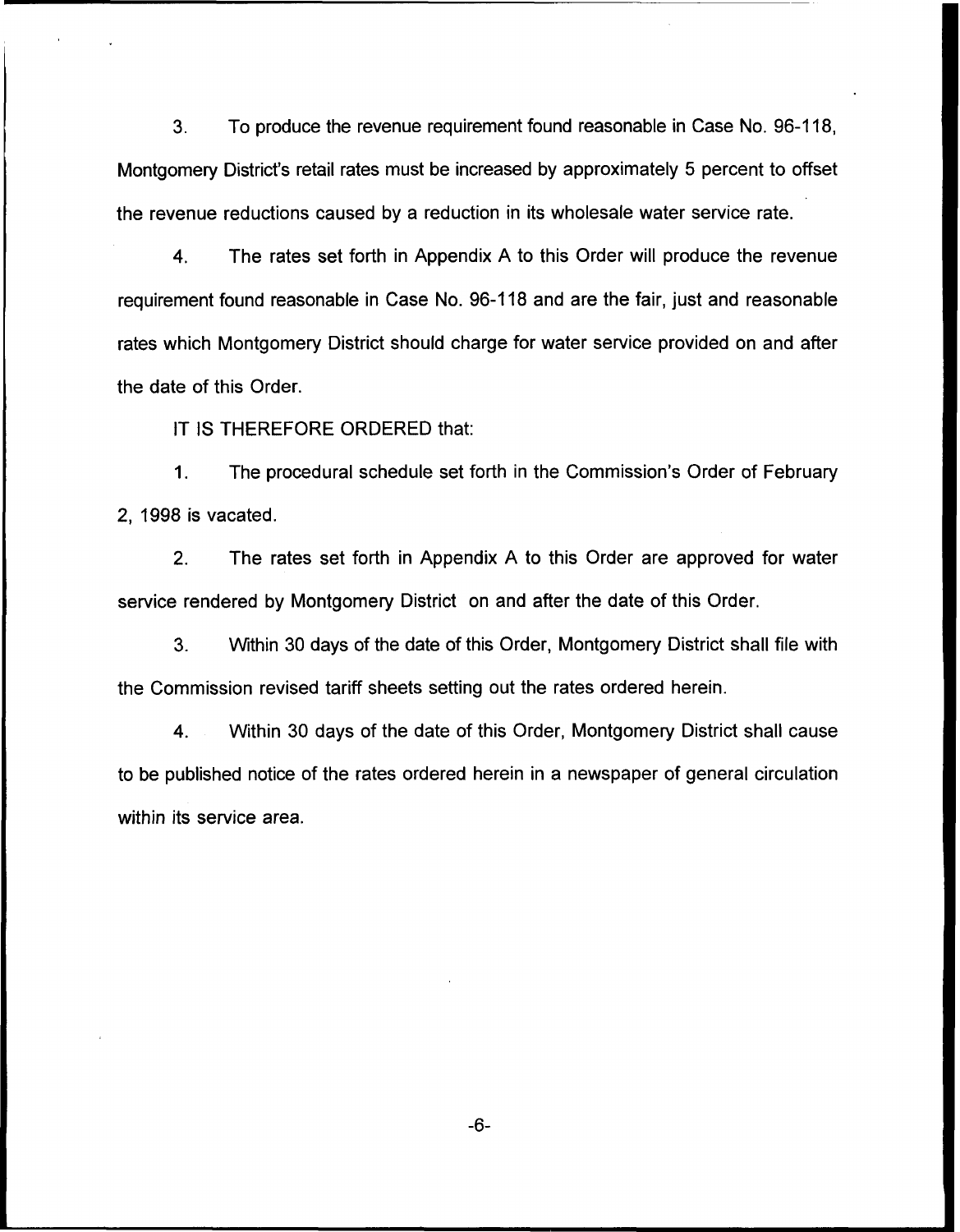Done at Frankfort, Kentucky, this 13th day of April, 1998.

 $\hat{\boldsymbol{\gamma}}$ 

# PUBLIC SERVICE COMMISSION

 $\overline{\text{Chain}}$ 

 $29$ 

Vice Chairma

 $\sim$   $\sim$ 

u 'Commissioner

ATTEST:

**Executive Director**